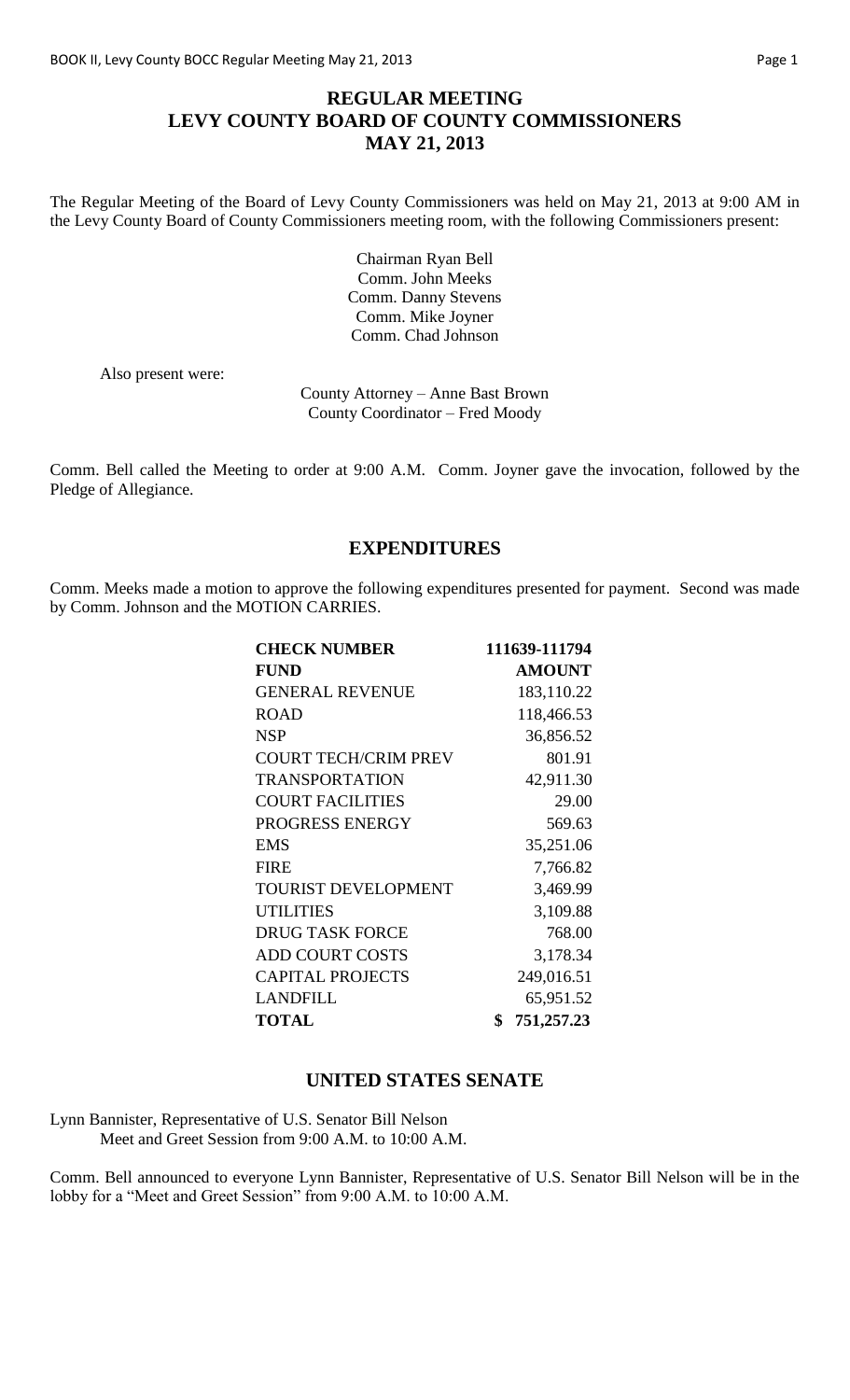## **PUBLIC SAFETY**

David Knowles, Director

Presentation of awards to the First Responder personnel for their dedication of service exemplified on the evening of April 27, 2013.

Mr. Knowles presented awards to various First Responder personnel for their dedication of service exemplified on the evening of April 27, 2013. Awards were presented to:

| Levy County Sheriff's Office   | Williston Police/Fire Dept. | Dept. of Public Safety  |
|--------------------------------|-----------------------------|-------------------------|
| Lt. Hunt                       | Ofc. Strowe                 | Paramedic Quesenberry   |
| Lt. Mullins                    | Chief Stegall               | Paramedic Ritter        |
| Lt. Dykstra                    | Lt. Young                   | Paramedic Crawford      |
| Sgt. Rogers                    | Firefighter Cobin           | Paramedic Kelly         |
| Sgt. Landis                    | Firefighter Kerr            | <b>Paramedic Curtis</b> |
| <b>Investigator Crooms</b>     |                             | <b>EMT</b> Rottman      |
| Cpl. Sandlin                   |                             | <b>EMT Kline</b>        |
| Dep. Prine                     |                             | <b>EMT</b> Keegan       |
| Dep. Rowe                      |                             | <b>EMT Willis</b>       |
| Dep. King                      |                             | Paramedic Sparks        |
| <b>Sheriff McCallum</b>        |                             | Cpt. Foran              |
| <b>Under Sheriff Beauchamp</b> |                             | <b>EMT Neil</b>         |
| Col. Sheffield                 |                             |                         |

Mr. Knowles recognized Dr. McCoy and made a presentation to Dr. McCoy for 17 years of service.

### **LEVY COUNTY TAX COLLECTOR**

Linda Fugate, Tax Collector

Presenting Resolution 2013-23 to authorize the Levy County Tax Collector to establish and operate branch offices in the City of Williston and in the City of Chiefland.

Mrs. Fugate requested Board approval of Resolution 2013-23, authorizing the Levy County Tax Collector to establish and operate branch offices in the City of Williston and in the City of Chiefland.

Comm. Stevens made a motion to approve Resolution 2013-23 as requested. Second was made by Comm. Joyner and the MOTION CARRIES. Comm. Bell votes NO.

# **LEVY COUNTY SHERIFF'S OFFICE**

Col. Mike Sheffield

A. Requesting approval for the Air Conditioning Chiller Coil.

Col. Sheffield requested Board approval for replacement of the air conditioning chiller coil at the Sheriff's Office. After explaining the situation, Col. Sheffield introduced Brad Sullivan with W.W. Gay Mechanical Contractor, Inc. from Gainesville who gave further information about the air conditioning chiller coil and upgrading the existing pheumatic control system, as requested in item B.

After discussion, the Board agreed by consensus to have Col. Sheffield request bids and bring them back to the Board for items A and B.

B. Requesting approval to upgrade existing Pneumatic Control System.

#### **NATURE COAST BUSINESS DEVELOPMENT COUNCIL**

David Pieklik, Executive Director

A. Presenting Quarterly Report.

Mr. Pieklik presented the Quarterly Report to the Board of the Nature Coast Business Development Council.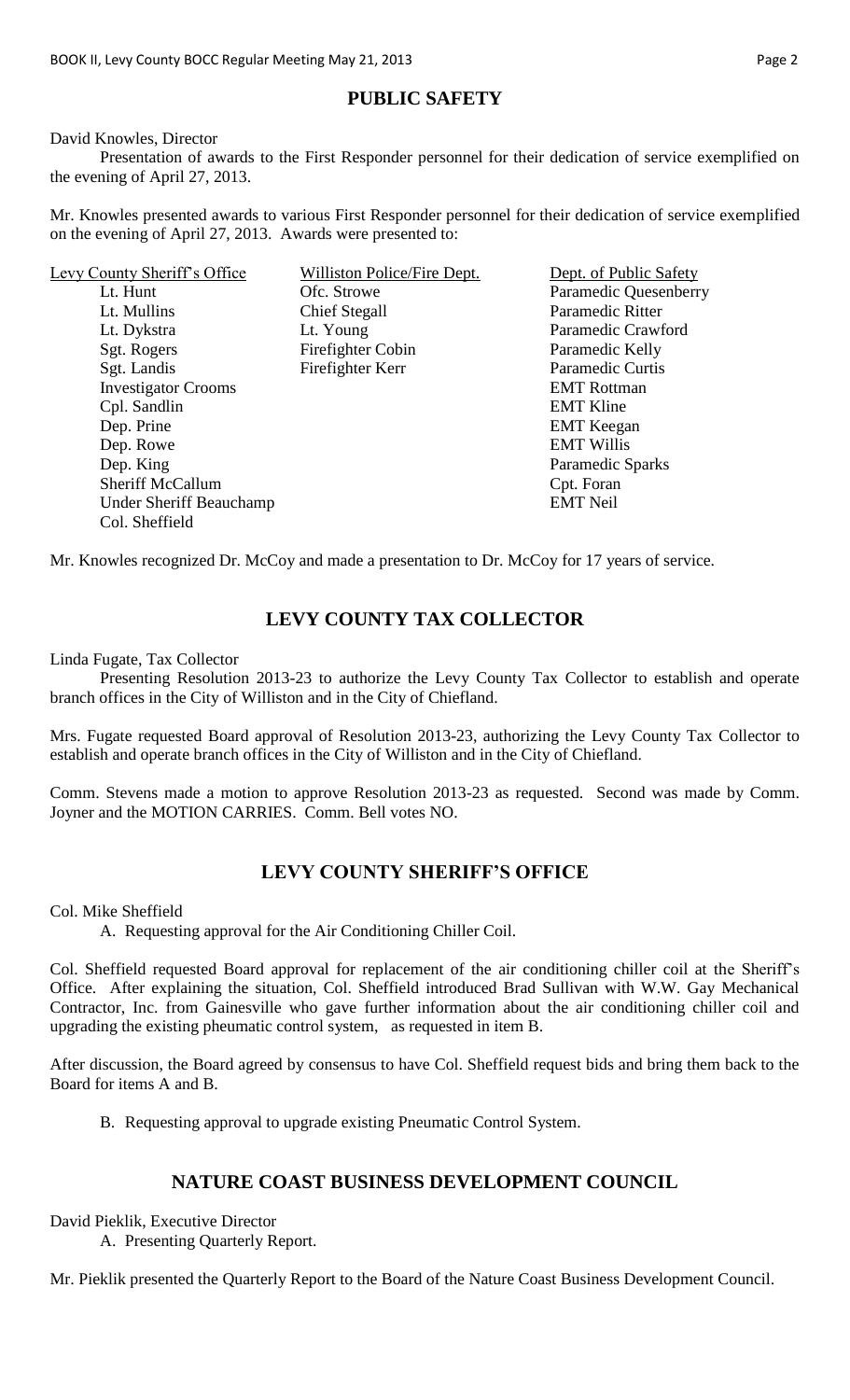B. Requesting approval for the appointment of Deanna Castell from Workforce Connection to the EZDA Board.

Mr. Pieklik requested Board approval for the appointment of Deanna Castell from Workforce Connection to the EZDA Board.

Comm. Johnson made a motion to appoint Deanna Castell to the EZDA Board as requested. Second was made by Comm. Meeks and the MOTION CARRIES.

### **CITY OF CEDAR KEY**

Commissioner Sue Colson, City of Cedar Key

Requesting Levy County to provide a trailer with staff to collect tires, oil and electronics during the Hazardous Waste Day on May 30, 2013 from 9:00 A.M. to 1:00 P.M.

Ms. Colson spoke to the Board informing them of the City of Cedar Key's annual Hazardous Waste Day coming up and requested a trailer and staff to assist with collection of items from residents which live outside the city limits as they will only accept hazardous waste brought in by individuals showing their Hurricane Re-Entry Passes. This is due to the expense of disposal which the City pays for. Providing receptacles for county residents to dispose of their items will encourage them to get rid of these items properly and safely.

After discussion between Commissioners, Ms. Colson and Solid Waste Director, Benny Jerrels, it was agreed the Solid Waste Department will provide a trailer and barrels for paint and oil collection. The City of Cedar Key can then return the loaded trailer to the Landfill when they haul the materials they have collected. Ms. Colson stated they will come to the Board before next year's collection for arrangements. Mr. Moody stated he will contact Waste Pro regarding the use of a roll-off trailer for tire collection.

# **CEDAR KEY AQUACULTURE ASSOCIATION, INC. (CKAA)**

Requesting support from the Board to the CKAA's position on the Florida Department of Agriculture and Consumer Services (FDACS) proposal for shellfish aquaculture lease expansion in Levy County.

Speaking for the Cedar Key Aquaculture Association, Inc., Leslie Sturmer requested support from the Board for their position on the Florida Department of Agriculture and Consumer Services proposal for shellfish aquaculture lease expansion in Levy County. The following individuals also spoke to the Board expressing their concerns for the proposed shellfish aquaculture lease expansion: Rose Cantwell, Sue Colson and Rick Cook.

After discussion, it was the consensus of the Board to have Ms. Sturmer coordinate with Atty. Brown in preparing a Resolution for approval at the next Board meeting.

#### **PUBLIC COMMENTS**

Sally Price from Inglis spoke to the Board regarding the EZDA and Port Citrus. She also spoke of Inglis possibly making the same request as Cedar Key if they decide to have a hazardous waste collection day.

### **DEPARTMENT REPORTS**

### **EMERGENCY MANAGEMENT**

Mark S. Johnson, Director

Requesting approval to purchase 4-2000 Watt and 3-5500 Watt Generators.

Mr. Johnson requested Board approval for the purchase of 4-2000 watt and 3-5500 watt generators. The quotes received are as follows:

|                            | Honda EU2000i |          | Honda EU6500i |            | <b>Extended Total</b> |  |
|----------------------------|---------------|----------|---------------|------------|-----------------------|--|
| Northern Tool & Equipment  | (4)           | \$999.99 | (3)           | \$3,999.99 | \$15,999.93           |  |
| Electric Generators Direct | (4)           | \$999.99 | (3)           | \$3,999.00 | \$15,996.96           |  |
| Wise Sales                 | (4)           | \$999.00 | (3)           | \$3,999.00 | \$15,993.00           |  |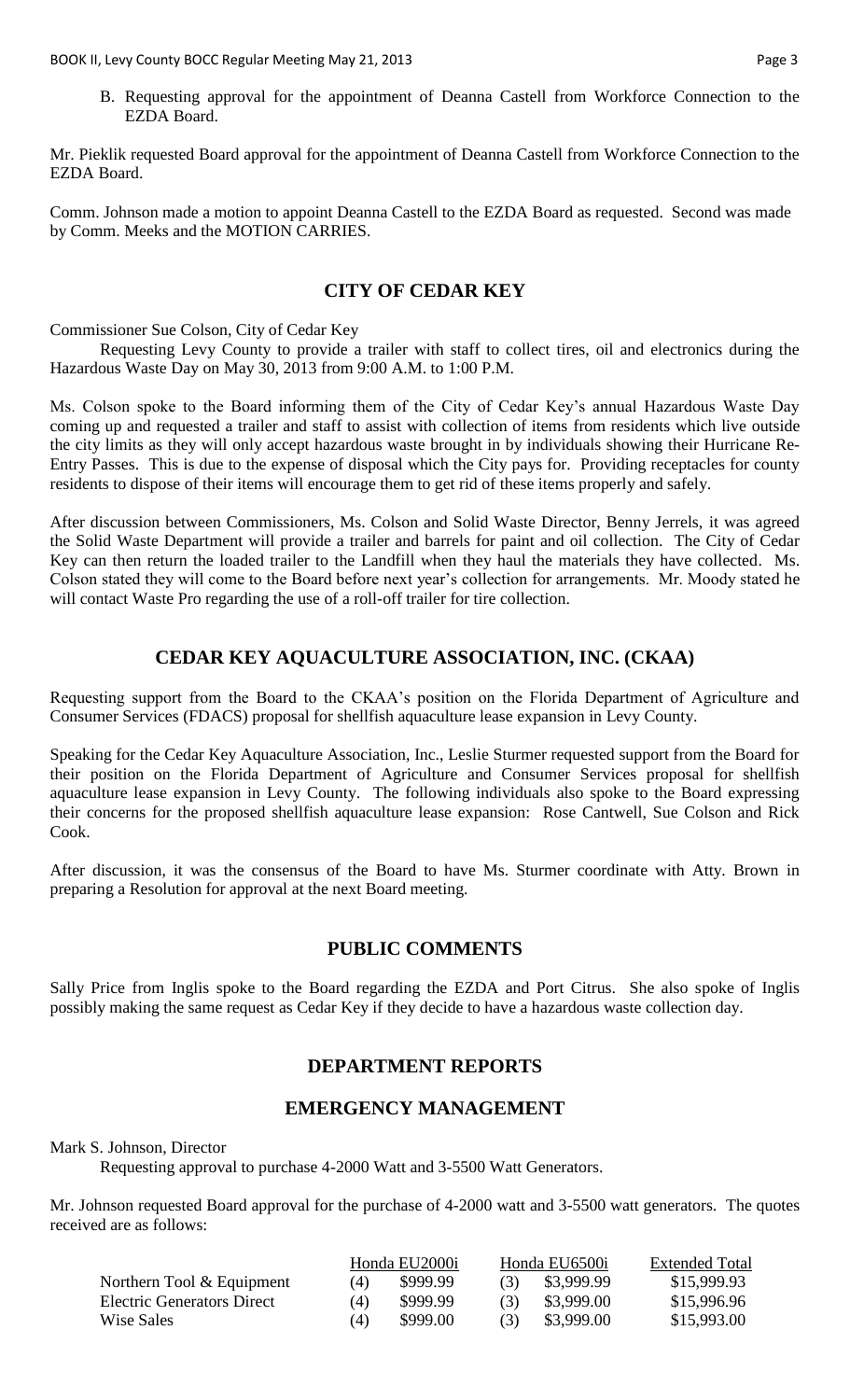Mr. Johnson stated his recommendation is to purchase the generators from Northern Tool & Equipment as the other two bidders are out of state. This purchase will come from their EMPG Grant.

Comm. Johnson made a motion to approve the purchase of generators as requested from Northern Tool & Equipment in the amount of \$15,999.93. Second was made by Comm. Meeks and the MOTION CARRIES.

### **PUBLIC SAFETY**

David Knowles, Director

A. Presenting Quarterly Report.

Mr. Knowles presented the Quarterly Report of the Department of Public Safety to the Board.

B. Requesting Board approval for the Chairman to sign the Business Associate Agreement with EMS Management and Consultants, Inc.

Mr. Knowles requested Board approval for the Chairman to sign the Business Associate Agreement with EMS Management and Consultants.

Comm. Johnson made a motion to approve Chairman Bell to sign the Business Associate Agreement with EMS Management and Consultants as requested. Second was made by Comm. Stevens and the MOTION CARRIES.

The meeting recessed at 11:10 A.M. The meeting reconvened at 11:15 A.M.

### **ROAD DEPARTMENT**

Bruce Greenlee, Administrative Road Superintendent

Requesting emergency repair for the shaker on crusher at Gulf Hammock.

Mr. Greenlee requested Board approval to ratify emergency repairs on the rock crusher at Gulf Hammock. A drive shaft had to be replaced on the shaker on the rock crusher. The total amount was \$10,260 for materials and \$5,938 in labor for a total cost of \$16,198.

Comm. Joyner made a motion to ratify emergency repairs done on the rock crusher at Gulf Hammock as requested in the amount of \$16,198. Second was made by Comm. Stevens and the MOTION CARRIES.

Mr. Greenlee informed the Board the grant application he had submitted a few months ago for a sidewalk project on CR 32 had been accepted approved by the State and will be funded through the five year plan.

#### **SOLID WASTE**

Benny Jerrels, Director

Requesting approval for an Amendment to Consolidated Small County Solid Waste Management Grant Agreement.

Mr. Jerrels requested Board approval for an Amendment to the Consolidated Small County Solid Waste Management Grant Agreement. The original Grant Agreement was approved in the amount of \$70,588. After purchasing the various pieces of equipment listed in the Grant Agreement, there were funds leftover in the amount of \$7,118. Mr. Jerrels stated they would like to move the remaining funds to their fuel line item and in order to do so, an Amendment is necessary.

Comm. Stevens made a motion to approve the Amendment to the Consolidated Small County Solid Waste Management Grant Agreement as requested. Second was made by Comm. Johnson and the MOTION CARRIES.